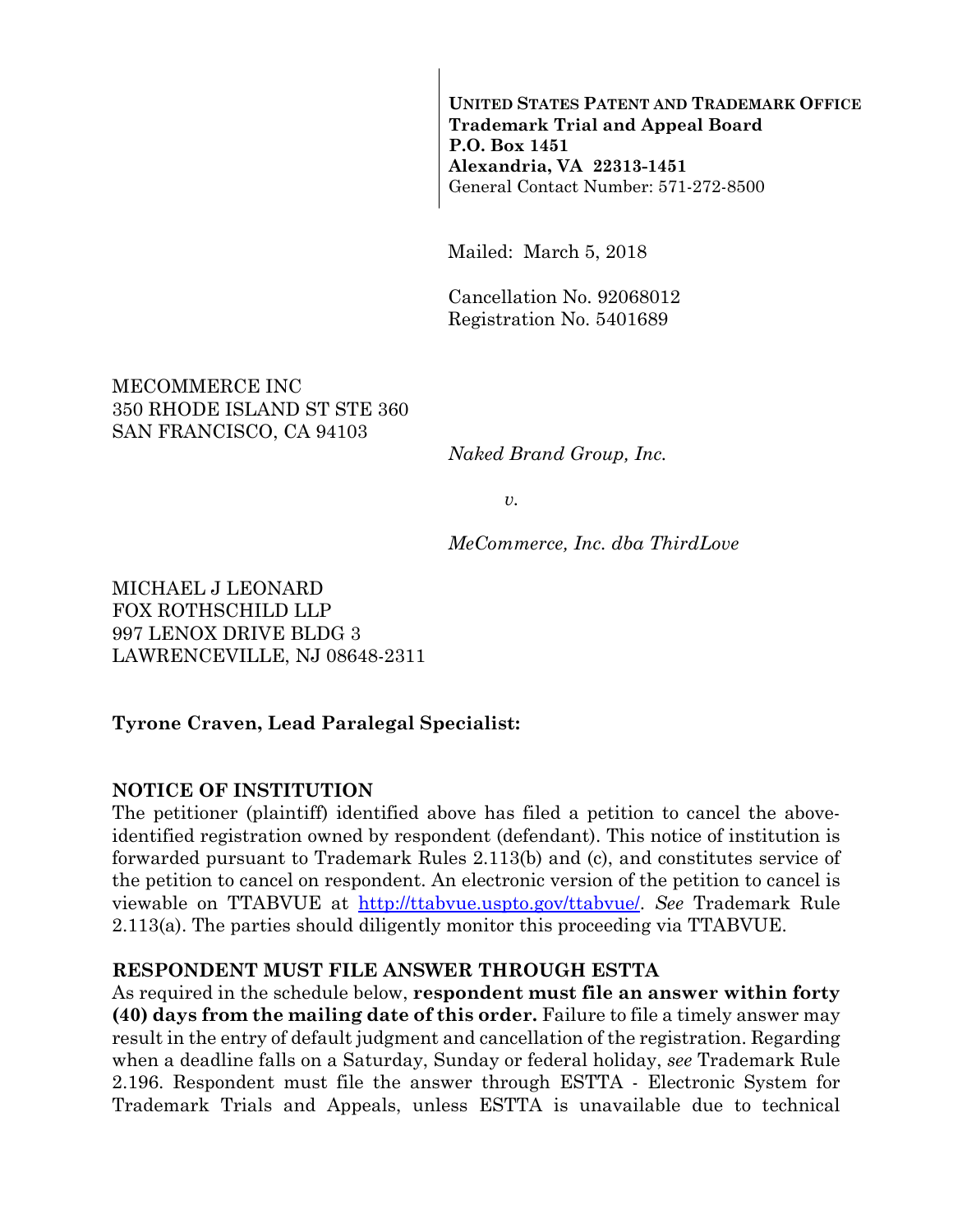problems or extraordinary circumstances are present. An answer filed on paper under these limited circumstances must be accompanied by a Petition to the Director (and the required fee under Trademark Rule 2.6). *See* Trademark Rule 2.114(b)(1). In substance, respondent's answer must comply with Fed. R. Civ. P. 8(b); it must admit or deny the allegations in the petition to cancel, and may include available defenses and counterclaims. Regarding the form and content of an answer, *see* Trademark Rule 2.114(b)(2) and TBMP § 311.

#### **DUTY TO MAINTAIN ACCURATE CORRESPONDENCE INFORMATION**

Throughout this proceeding, the parties, and their attorneys or representatives, must notify the Board of any correction or update of physical address and email address, and should use the ESTTA change of address form. *See* Trademark Rule 2.18(b); TBMP § 117.

### **SERVICE OF ANSWER AND OF ALL SUBMISSIONS**

The service of the answer, of all other submissions in this proceeding, and of all matters that are required to be served but not required to be filed in the proceeding record, **must** be by **email** unless the parties stipulate otherwise. Trademark Rule 2.119(b). In the absence of a stipulation, service may be by other means **only** under the **limited** circumstances and in a manner specified in Trademark Rule 2.119(b). Regarding the signing and service of all submissions, *see* TBMP §§ 113-113.04.

The answer, and all other submissions, **must** include proof of service. As noted in TBMP § 113.03, proof of service may be in the following certificate of service form:

*I hereby certify that a true and complete copy of the foregoing (insert title of submission) has been served on (insert name of opposing counsel or party) by forwarding said copy on (insert date of mailing), via email (or insert other appropriate method of delivery) to: (set out name, and address or email address of opposing counsel or party).* 

| Signature_ |  |
|------------|--|
| Date       |  |

#### **SUBMIT ALL FILINGS ONLINE VIA ESTTA**

Submissions **must** be filed via ESTTA, the Board's online filing system, unless ESTTA is unavailable due to technical problems or extraordinary circumstances are present. Trademark Rule 2.126(a). Submissions may be filed in paper form **only** under the **limited** circumstances specified in Trademark Rule 2.126(b), with a required written explanation. ESTTA is accessible at the Board's web page: http://estta.uspto.gov/. The page has instructions and tips. ESTTA offers various forms, some of which may require attachments and/or a fee. For technical questions, a party may call 571-272-8500 (Mon. - Fri. 8:30 - 5:00 ET) or email ESTTA@uspto.gov.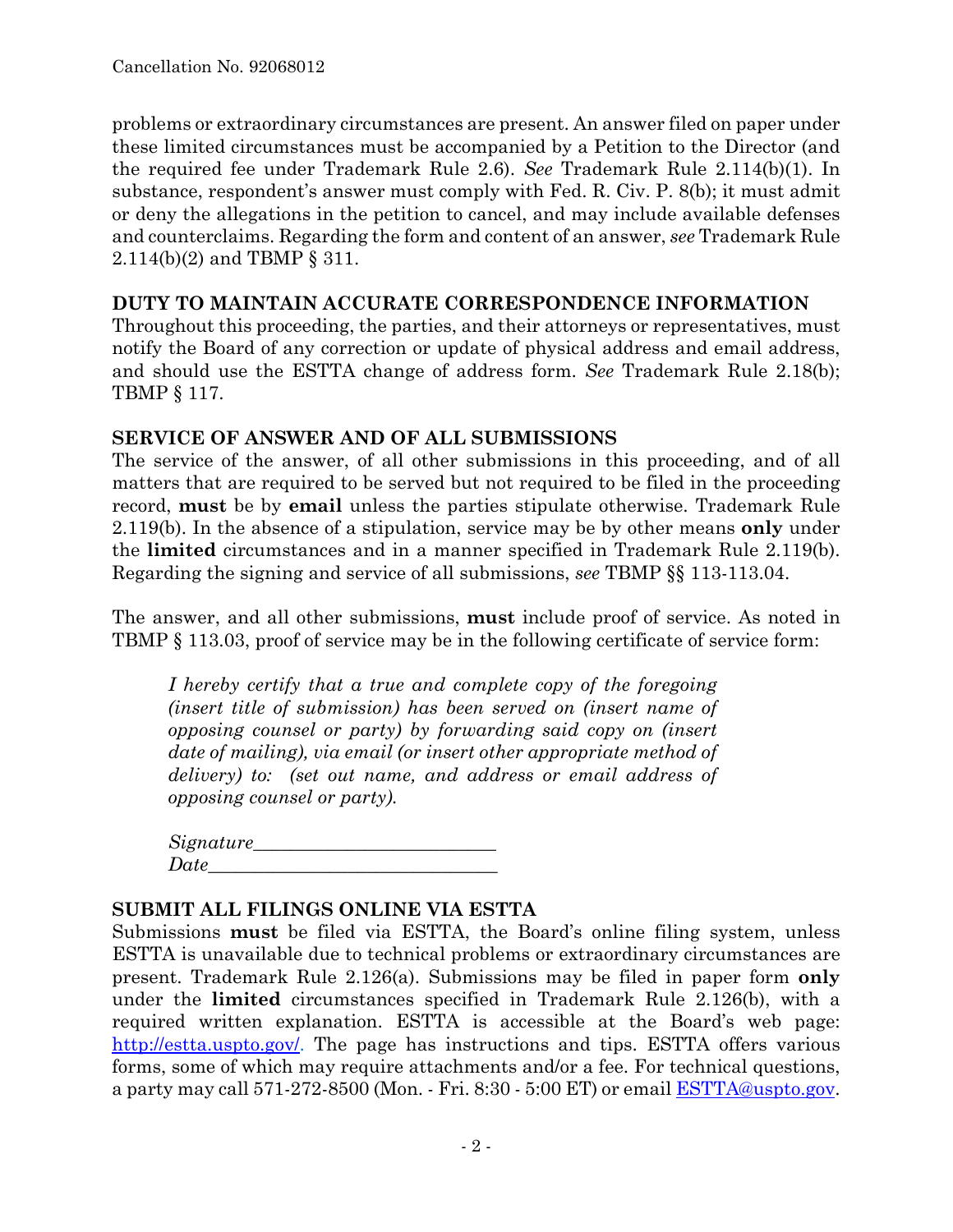This proceeding involves several deadlines, and due to potential technical issues, parties should not wait until the deadline to submit filings. The Board may **decline to consider** an untimely submission. Moreover, Trademark Rule 2.126 sets forth the required form and format for all submissions (*e.g.*, page limitations), and the Board may **decline to consider** any submission that does not comply with this rule, including, but not limited to motions, briefs, exhibits, and deposition transcripts.

## **CONFERENCE, DISCOVERY, DISCLOSURE AND TRIAL SCHEDULE**

| Time to Answer                              | 4/14/2018  |
|---------------------------------------------|------------|
| Deadline for Discovery Conference           | 5/14/2018  |
| Discovery Opens                             | 5/14/2018  |
| Initial Disclosures Due                     | 6/13/2018  |
| <b>Expert Disclosures Due</b>               | 10/11/2018 |
| Discovery Closes                            | 11/10/2018 |
| <b>Plaintiff's Pretrial Disclosures Due</b> | 12/25/2018 |
| Plaintiff's 30-day Trial Period Ends        | 2/8/2019   |
| Defendant's Pretrial Disclosures Due        | 2/23/2019  |
| Defendant's 30-day Trial Period Ends        | 4/9/2019   |
| Plaintiff's Rebuttal Disclosures Due        | 4/24/2019  |
| Plaintiff's 15-day Rebuttal Period Ends     | 5/24/2019  |
| Plaintiff's Opening Brief Due               | 7/23/2019  |
| Defendant's Brief Due                       | 8/22/2019  |
| Plaintiff's Reply Brief Due                 | 9/6/2019   |
| Request for Oral Hearing (optional) Due     | 9/16/2019  |
|                                             |            |

### **PARTIES ARE REQUIRED TO HOLD DISCOVERY CONFERENCE**

The parties are required to schedule and hold a discovery conference by the deadline in the schedule in this order, or as reset by the Board. In the conference, the parties are required to discuss, at a minimum, 1) the nature and basis of their claims and defenses, 2) the possibility of promptly settling, or at least narrowing the scope of claims or defenses, and 3) arrangements for disclosures, discovery, preserving discoverable information and introduction of evidence at trial. For guidance, *see* Fed. R. Civ. P. 26(f), Trademark Rule 2.120(a)(2)(i) and TBMP §§ 401.01 and 408.01(a).

The parties must hold the conference in person, by telephone or by a means on which they agree. A Board interlocutory attorney or administrative trademark judge will participate in the conference either upon request of any party made no later than ten (10) days prior to the conference deadline, or when the Board deems it useful to have Board involvement. *See* Trademark Rule 2.120(a)(2)(i). A request for Board participation must be made either through ESTTA, or by telephone call to the assigned interlocutory attorney named on the TTABVUE record for this proceeding. A party requesting Board participation should first determine possible dates and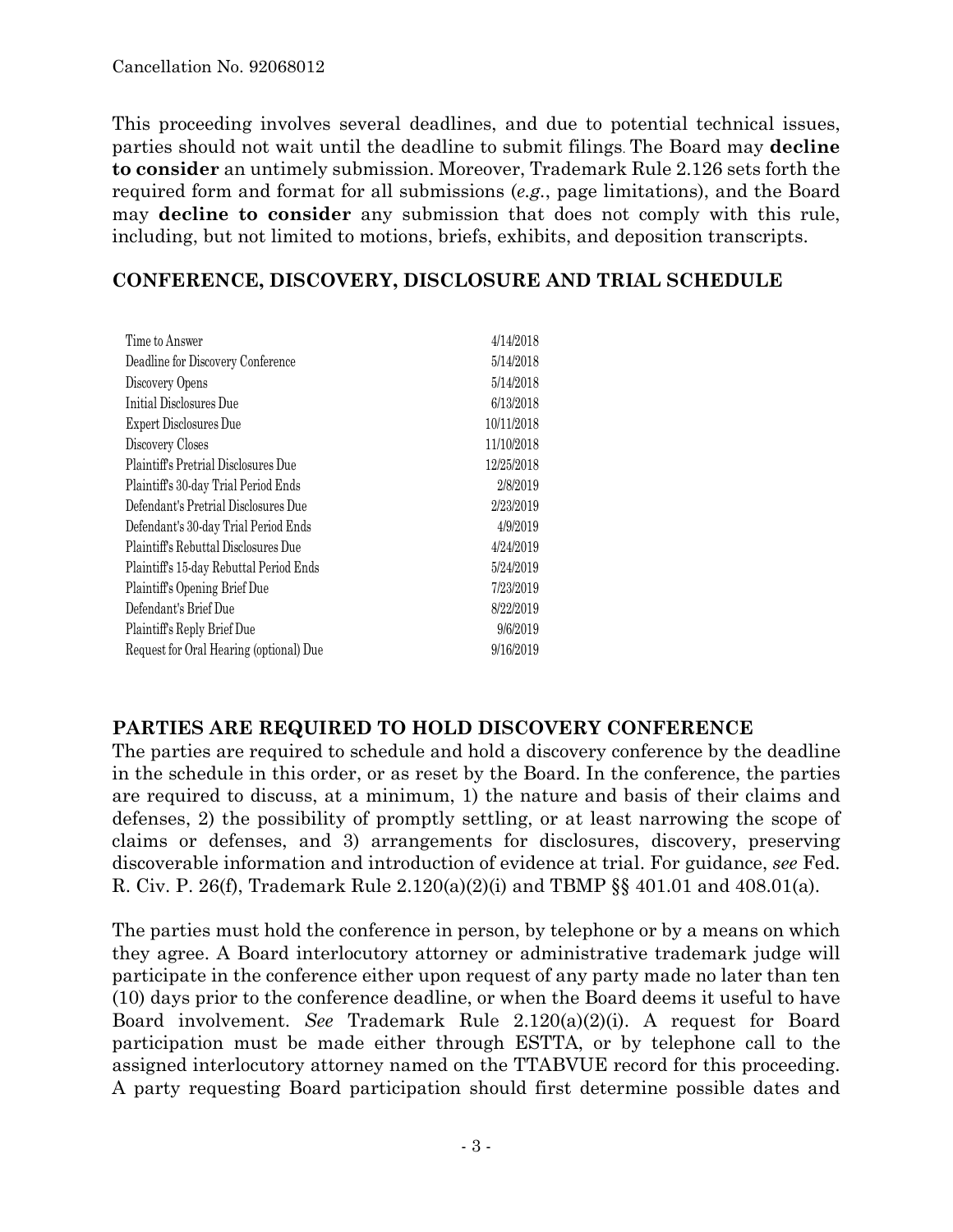times when all parties are available. A conference with a Board attorney's participation will be by telephone in accordance with the Board's instructions.

For efficiency, the parties may stipulate to various procedural and substantive disclosure, discovery and trial matters (*e.g*., modification of deadlines and obligations) upon written stipulation and approval by the Board. Trademark Rule  $2.120(a)(2)(iv)$ provides a non-exhaustive list of matters to which parties may stipulate. The best practice is to reduce all stipulations to writing. If email service is not practical, such as for voluminous document production in discovery, the parties should discuss in the conference how production will be made. The parties, and their attorneys or representatives, have **a duty to cooperate** in the discovery process. TBMP § 408.01.

## **PROTECTIVE ORDER FOR CONFIDENTIAL INFORMATION**

The Board's Standard Protective Order is automatically imposed in all *inter partes* proceedings, and is available at: https://www.uspto.gov/trademarks-applicationprocess/appealing-trademark-decisions/standard-documents-and-guidelines-0.

During their conference, the parties should discuss whether they will use an alternative or modified protective order, subject to approval by the Board. *See* Trademark Rule 2.116(g) and TBMP § 412. The standard order does not automatically protect confidential information; its provisions for designating confidential information must be utilized as needed by the parties. Trademark Rule 2.126(c) sets forth the procedure for filing confidential submissions.

# **ACCELERATED CASE RESOLUTION (ACR)**

During their conference, the parties are to discuss whether they wish to seek mediation or arbitration, and whether they can stipulate to the Board's Accelerated Case Resolution (ACR) process for a more efficient and cost-effective means of obtaining the Board's determination of the proceeding. For details, and examples of ACR proceedings, *see* TBMP § 528, and the Board's webpage: http://www.uspto.gov/trademarks-application-process/trademark-trial-and-appealboard-ttab.

# **INITIAL DISCLOSURES AND DISCOVERY**

Regarding the deadline for and contents of initial disclosures, *see* Trademark Rules  $2.120(a)(1)$  and  $(2)(i)$ , and TBMP § 401.02. Regarding deadlines for serving and responding to discovery, *see* Trademark Rule 2.120(a)(3) and TBMP § 403.03. Certain provisions of Fed. R. Civ. P. 26 are applicable in modified form. Note that written discovery (interrogatories, requests for production, requests for admission) must be served **early** enough so that responses will be due **no later than** the close of discovery. Regarding the scope and limits of discovery, *see* TBMP 414; discoverable items may include documents, tangible things, and electronically stored information (ESI).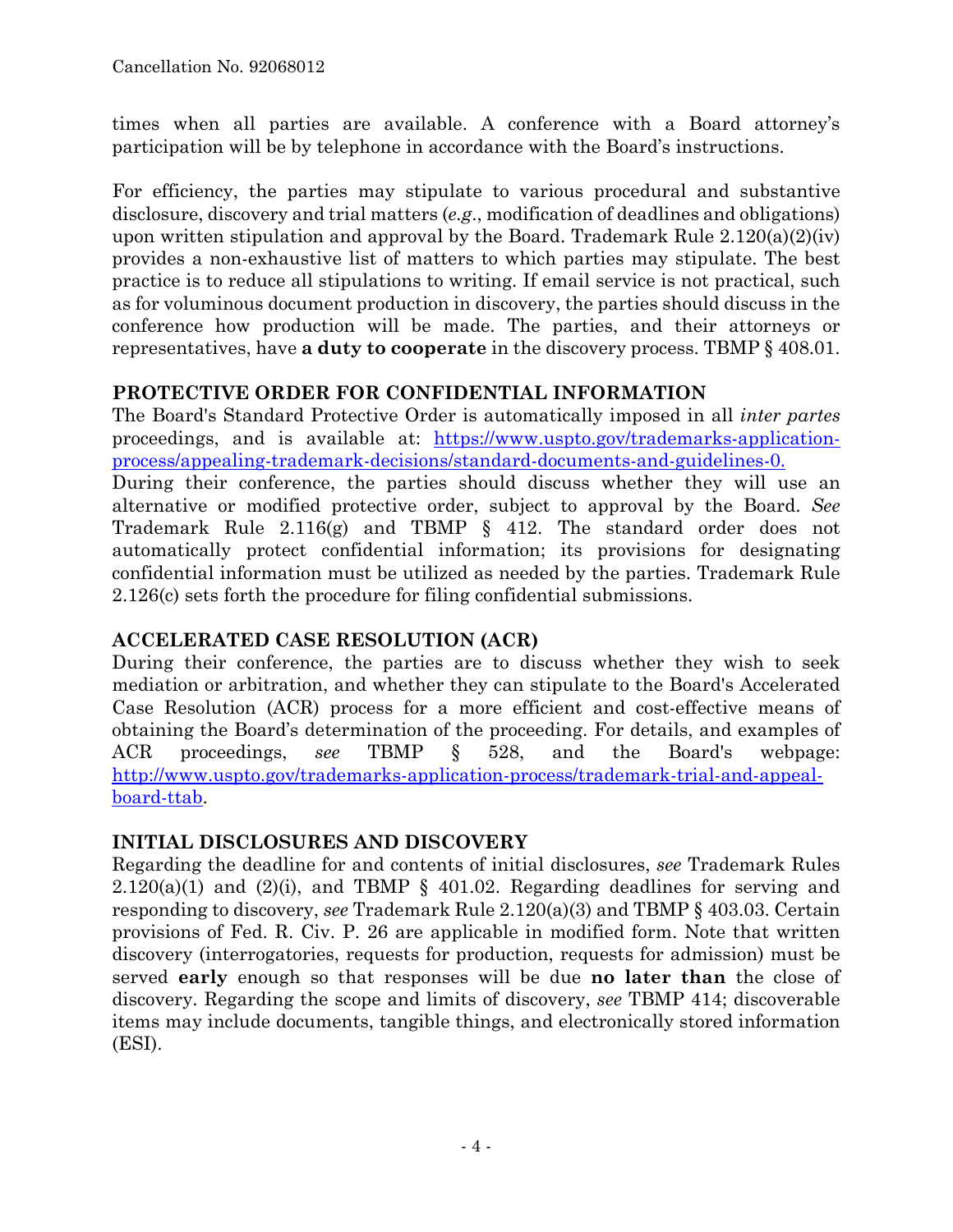# **MOTIONS**

Certain provisions of Fed. R. Civ. P. 11 apply to all submissions in Board proceedings. *See* TBMP § 527.02. Regarding available motions, *see* TBMP Chapter 500. Regarding applicable deadlines to respond to motions, depending on the motion filed, *see* Trademark Rules 2.127(a) and (e)(1). When a party timely files a potentially dispositive motion the proceeding is suspended with respect to all matters not germane to the motion. *See* Trademark Rule 2.127(d). In addressing motions or other filings, if it appears to the Board that a telephone conference would be beneficial, or upon request of one or both parties, the Board may schedule a conference. *See* Trademark Rule  $2.120(j)(1)$  and TBMP §  $502.06(a)$ .

## **PRETRIAL DISCLOSURES, TRIAL AND BRIEFING**

Regarding the procedures and deadlines for pretrial disclosures and trial, and specifically the noticing, taking, serving and submitting of evidence and testimony, *see* Trademark Rules 2.120(k), 2.121, 2.122, 2.123 and 2.125, as well as TBMP Chapter 700. The parties should review these authorities. For example: witness testimony may be submitted in the form of affidavit or declaration subject to the right to oral cross examination; transcripts of testimony depositions, with exhibits, must be served on each adverse party within thirty (30) days after completion of taking the testimony; certified transcripts and exhibits must be filed, with notice of such filing served on each adverse party; and all notices of reliance must be submitted during the submitting party's assigned testimony period and must indicate generally the relevance the evidence and associate it with one or more issues.

Main briefs shall be filed in accordance with Trademark Rules 2.128(a) and (b). An oral hearing is not required, but will be scheduled upon separate notice timely filed pursuant to Trademark Rule 2.129(a). Regarding briefs and oral hearings, *see* TBMP §§ 801-802.

# **LEGAL RESOURCES AVAILABLE AT WEB PAGE**

For a general description of Board proceedings, *see* TBMP §102.03. Proceedings are governed by the Trademark Rules of Practice in Parts 2 and 7 of Title 37 of the Code of Federal Regulations. These rules, the Manual of Procedure (TBMP), information on Accelerated Case Resolution (ACR) and Alternative Dispute Resolution (ADR), and many Frequently Asked Questions, are available on the Board's web page, at: http://www.uspto.gov/trademarks-application-process/trademark-trial-and-appealboard-ttab. The parties should check the web page for important changes, announcements, etc., many of which apply to proceedings already in progress.

# **PARTIES NOT REPRESENTED BY COUNSEL**

This proceeding is similar to a civil action in a federal district court and can be complex. The Board **strongly** advises all parties to secure the services of an attorney who is familiar with trademark law and Board procedure. The Board cannot aid in